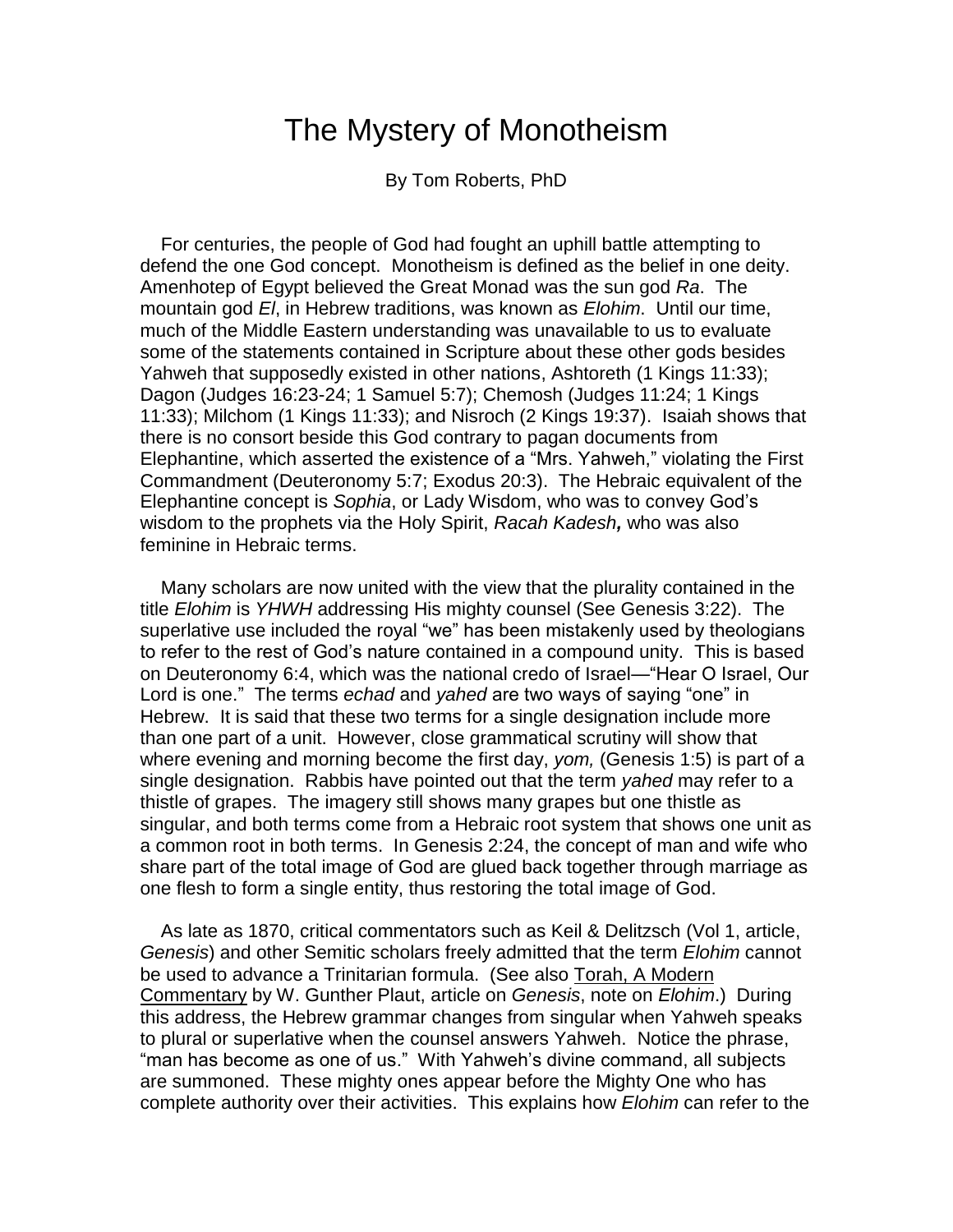Great God Himself or refer to His subjects who range from judges found in Psalm 82:6 who will die like men or the *Bene Elohim*, "sons of God," found in Genesis 6:2 who were the descendents of Seth called the "mighty men of renown." (See the Jamison Fawcett and Brown One Volume Old Testament Commentary, 1930 edition, article on Genesis 6.)

 This concept also pertains to the "mighty men" in David's army found in 2 Samuel 23:8-39. The mighty counsel also sings praises, *h llpi,* to Yahweh (*Elohenu*, "our God") with divine songs (1 Kings 18:39; 2 Samuel 7:28) whose words are true (See Ernst Jenni, Claus Westermann, Theological Lexicon of the Old Testament, pp. 504-505). All of the exalted patriarchs share in the worship, *shachah,* and praises which were granted to Yahweh in His Divine Court (Psalm 78). This is not to say that the patriarchs like Moses who were called *Elohim* (Ex 7:1) or the great kings such as David (1 Chronicles 29:20) and Solomon were to be worshipped with the final exaltation granted only to Yahweh, but they shared in the type of worship given to the Kings of Kings in the expectation of His Messianic throne that was yet to come due to fact that they represented God to His people (See *BDB- Gesenius*, 1979; p. 1005, Harkavy, 1914. p. 707). For example, Isaiah 7:6 applies locally to the King, son of Tabeel, then is widened to include Emanuel which means "God who is with us in the great battle" and, later, is applied to Maher-Shalal-Hash-Baz, son of Isaiah. The ultimate fulfillment would occur in Isaiah 9:6 with the Father of Eternity, the Exalted One, and the Mighty Counselor (See The Jewish Study Bible, Isaiah 9:6 footnote and The Emphasized Bible by Rotherham, transalation of of Isaiah 9:6).

 The Exalted One in Daniel 7:6-7, is the Son of Man, *ben adam*, who lifts up nations and dominions as well as brings them down when a covenantal curse is issued from Heaven. And with Michael, "one who is like God," has complete authority from the Son of Man to execute his judgments in defense of the Lord's people (Daniel 12:1). The effects of the divine action originate from *Adonai* who speaks to His son, *Adonee*, in Psalm 110, who is given authority from God but who speaks with the complete authority of God. For centuries, commentators misinterpreted this play on words and taught that Christ was *Adonai* because they misread the case ending for the designation *Adonee*. There were 134 emendations to the Tanakh by the Soferim (priests in the Synagogue of Ezra's time). Some of these changes included Psalms 110:5 where the word "Lord", *Adonai*, was emended to avoid the misunderstanding of the term, *YHWH*.So in order to protect the use of the divine name and to keep the Torah correctly understood because Yahweh the Holy One was also Yahweh of Hosts, the Soferim used "Lord", *Adonai*, to designate "Lord of Hosts". Later, in Jewish thought, the debate would emerge where the divine name would be used consecutively in the same sentence. Some would speculate that Israel had either a "Mrs. Yahweh" or a second god who could appear as an angel but all one has to do is to read Exodus 15:1 and the Psalms adjacent to Psalm 110 and one thing becomes abundantly clear, especially in Psalms 113:5 which declares that there is none like Yahweh, our God. (Roberts, Tom, From Sacral Kingship to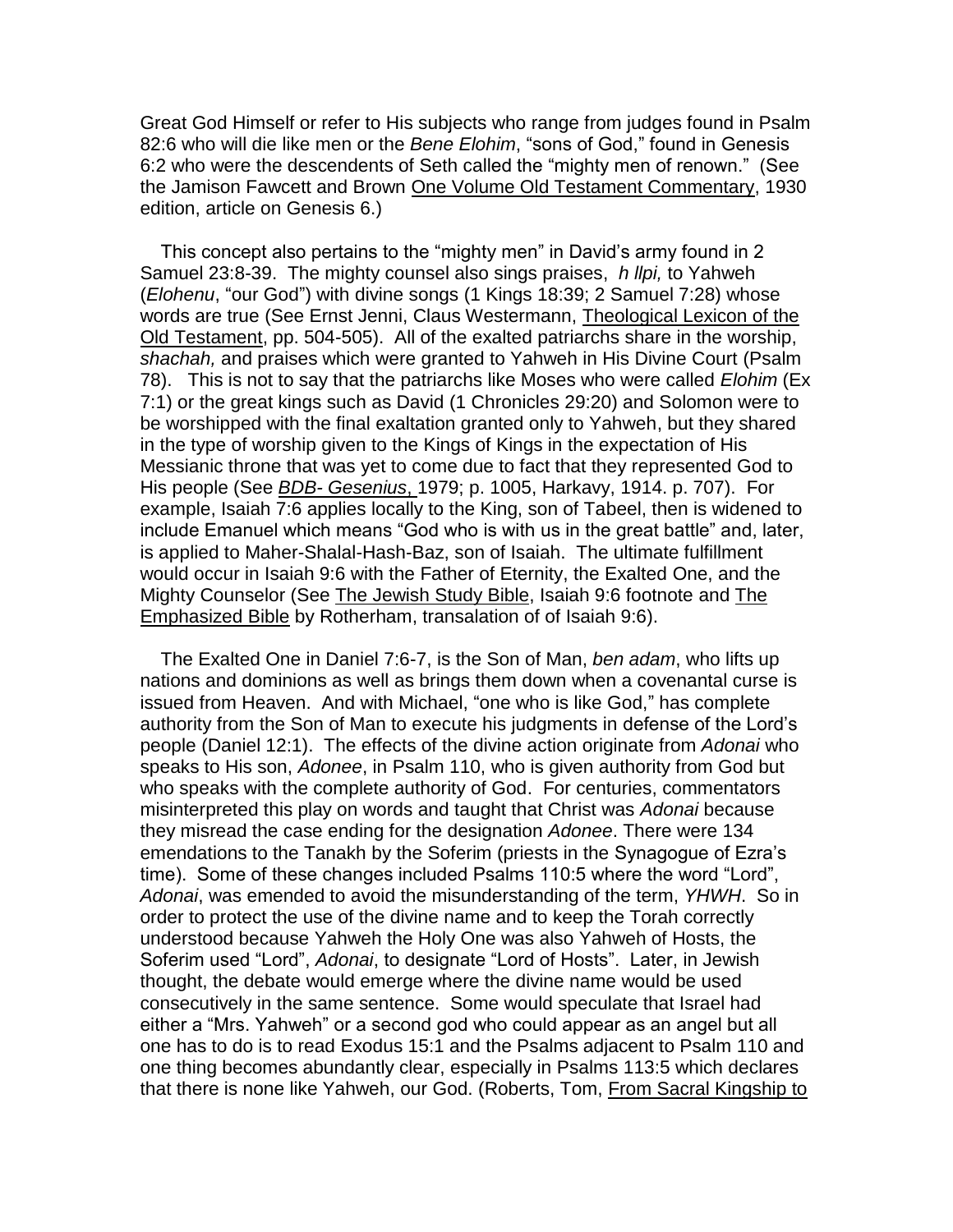Sacred Marriage, p. 110, Barker, Margaret, The Great Angel, A Study of Israel's Second God, p. 30)

# **The Son of Man and the Offspring of God**

 Peter stated, "we are the offspring of God (2 Peter 1:4) and our Lord Jesus Christ in John 10:22 exclaimed, "ye are gods," for you are "children of the Most High." In light of present-day research, it is shown that some Jewish things and other cultures believed man was directly descended from his Maker in heaven and special rights and priestly blessings were passed through a sacradotal (divine patriarchal) system. Although the name *Yahweh* is a proper name which is derived from a causative Hebrew verb, which is translated "He caused to be," it denotes in a few instances sons of God to be born either as offspring or by the New Covenant method of adoption. "These are terms which indicate familial or blood relationships, such as father and brother – the name Abijah means – "YHWH is my father" (1 Kings 14:11) and Ahijah means "YHWH is my brother," (1 Kings 11:29)—but they are not Israel's primary way of referring to the deity" (S. T. Kimbrough, Jr. *Theological Table Talk*, Theology Today, Vol. XLVI, No. 2, July, 1989, p. 195).

 The primary methodology used in Israel's relationship to Yahweh was through the initiation of blood covenants, which brought the Israelite or the Gentile into a patriarchal and familial relationship with God. The literal offspring concept was on of general Semitic acceptance. Later in salvation history, the father-to-son patriarchal blessings were broadened to include all the holy people whom God has consecrated for His purposes. Over the centuries this theology has been weakened in the West by modern evangelicals. Paul uses the term "adoption" to show that we are adopted into the family of God as sons of God due to the reestablishment of our citizenship (Philipians 3:20; *politia,* the condition or life of a citizen) rather than simply being Gentiles converted into the house of faith. Many theologians believe that Genesis 5:3 teaches that man lost his original image and sonship, and the only hope of restoration that humankind has is in Christ with His plan of redemption.

## **The Lifting Up of Our Messiah**

 The Hebraic concept of messiahship is the annointed one who is lifted up. The Messiah even said, "If I be lifted up, I will draw all men unto Myself" (Luke 3). The concept of one God who works through a Divine Messiah is found in both Testaments. Even the Apostle James declares, "If you believe in One God, you do well" (James 2:19; See 1 Timothy 2:5). "Though there are so-called gods, in the heavens or one earth – and there are plenty of gods and plenty of lords – yet for us there is only on God." (1 Corinthians 8:5-6). In John 17:13, Jesus referred to the Father as the only true God and that He came in concert to represent all that the Father as a personification to His people (See Luke 1:30-36). No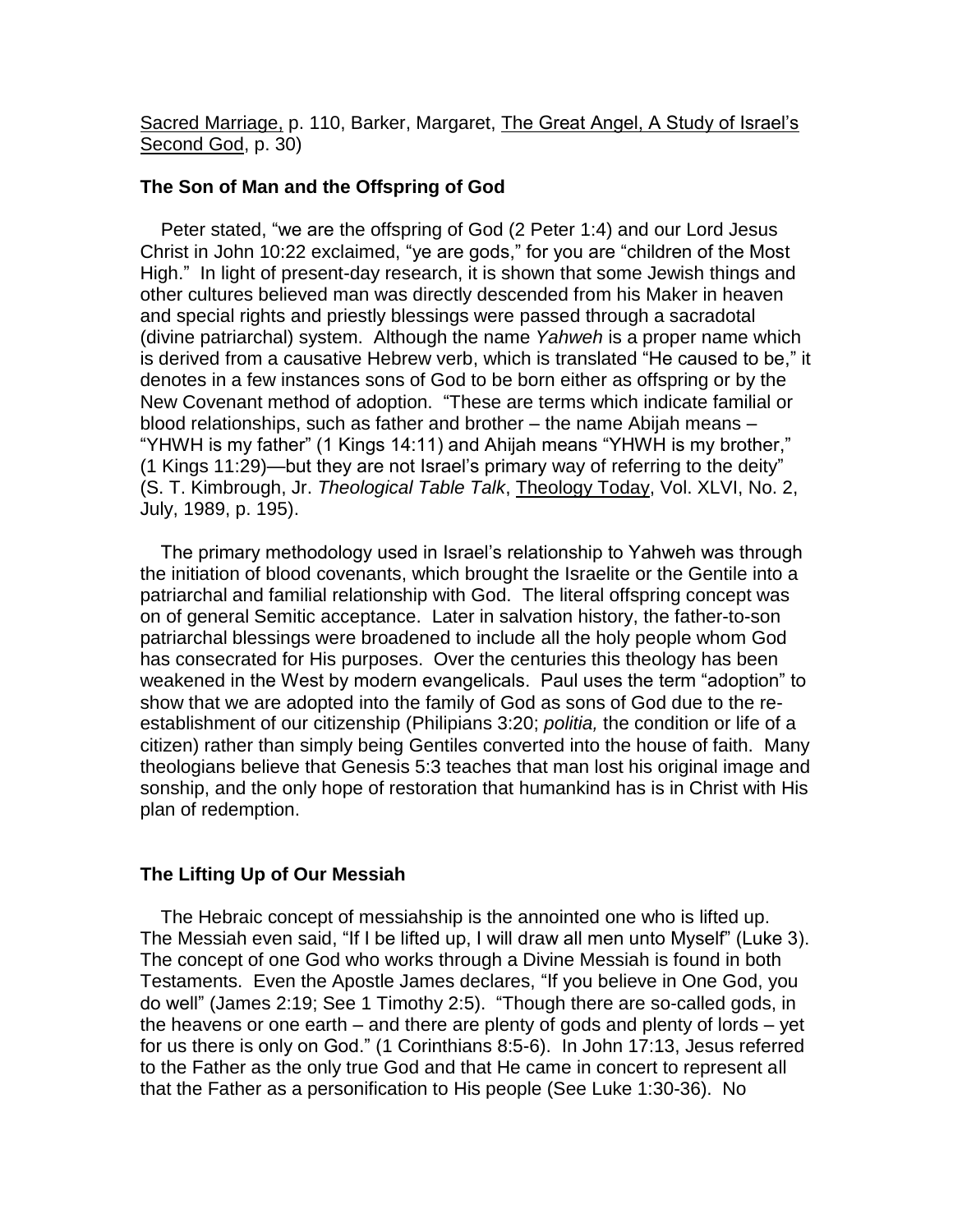wonder Thomas exclaimed, "My Lord and my God", or *kurios mou theos mou* in Greek*.* (See Psalm 45:7; Hebrews 1:7-8). Dr. Scott Hahn explains the motif in John's Gospel to be the Father teaching His Son His trade with phrases like "I work and my Father works" amplifying this fact, for the time was coming when no man could work. The Father in Psalm 118 is progressively revealing the High Priest in John 14-16 to the people. So God and Christ are in complete union.

 Dr. James E. Talmage explains: "The revised version gives for John 10:30: 'I and the Father are one' instead of 'I and my Father are one.' By "the Father." the Jews rightly understood the Eternal Father, God. In the original Greek "one" appears in the neuter gender, and therefore expresses oneness in attributes, power, or purpose, and not a oneness of personality which would have required the masculine form" (Jesus the Christ, p. 465). In the high priestly prayer of Jesus, John uses the word "comforter," *that one; parakletos* (J. Green, A Greek-English Lexicon to the New Testament), which is expressed in English in a masculine form even though the Greek text uses masculine verbal trains as a grammatical tool to establish neuter activity from a masculine being who is, in this case, God. The same dynamic occurs when the word "spirit" (*pneuma)*, which is neuter and used with masculine pronouns to illustrate the Spirit of the Father (Romans 8:16). The masculine use of these terms is not a reference to the Spirit's personality (See Greek Grammar Beyond the Basics, Daniel B. Wallace, p. 332, note on relative pronouns). Jesus was sired by the Holy Spirit through the Virgin Mary. Thus, the nature of Christ was that of the New Adam for He would rewrite history and not fall as the first Adam did, but He was completely sinless in all He did and all He was (Romans 5:12-21). "It was by one's man offense that death came to reign over all, but how much greater the reign in life of those who received the fullness of grace and the gift of saving justice, through the one man, Jesus Christ" (Romans 5:17). He represented the perfect will of the Father.

 This Divine-Man concept was constantly debated among the rabbis who wondered if the Messiah would be Daniel's Man of Daniel 7:6-7 or whether the Greek concepts of the savior gods, *theioiandres* (divine men), would describe deity's activity in His Messiah (Esther 4:17 Septuagint). According to many New Testament scholars, the concept of divine men as saviors did influence the writers of the Gospels about this Messianic figure of Daniel. The vertical apocalyptic parallelism of Daniel 6:6-7 is believed by many commentators to show that there are at least two persons of deity mentioned. However, with close examination, these timeless poetic prophecies do not tell us when the appearing of the Great Messiah will become evident. The Hebraic concept of deity was God, Savior and Lord. This theme is amplified in Hebrews 1:8 and Titus 2:13. Notice at the appearing of Jesus, it is accompanied with the Father's glory, *doxa*. Some commentators use 1 Timothy 3:16 to prove an incarnation but that term in not in the majority of manuscripts. This passage is a hymn or liturgical profession of faith (New Jerusalem Bible, p. 1961, note 3e), which shows that Christ "appeared in a body, was vindicated by the Spirit, was seen by angels,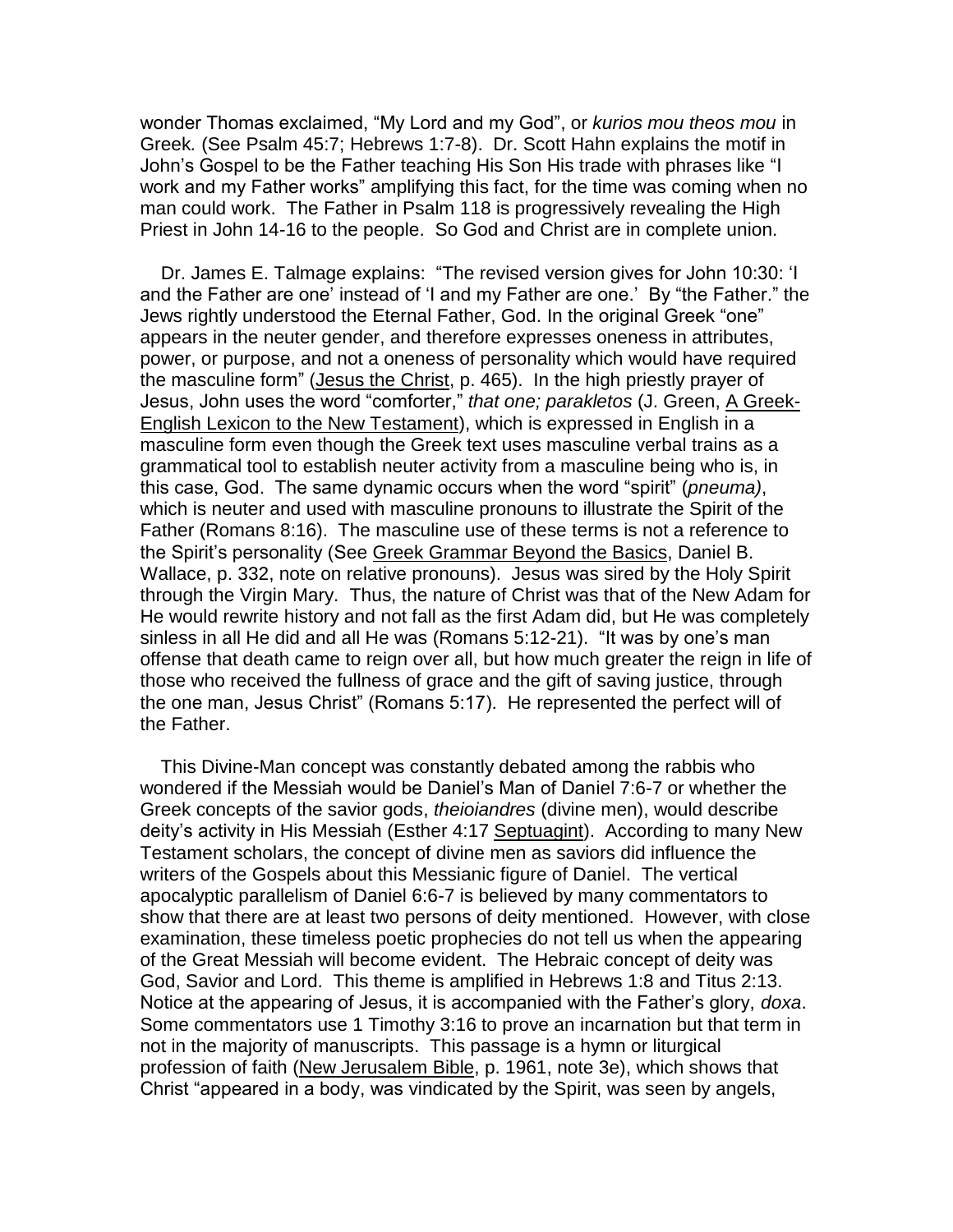was preached among the nations, was believed in the world, was taken up in glory (NIV). So this verse is a summary of the Gospel message.

#### *Logos* **Theology and the Understanding of Christian Expositors**

 From the post-exilic period (586 BCE) to the writing of the New Testament, many theological shifts took place during the dispersion of Judah into Babylon as well as the exiles who found their way to Egypt during Jeremiah's ministry. And with the cultures overlapping one another, terms like wisdom and *logos* had international repercussions. Philo, a Hebrew in Alexandria, Egypt, taught that the *logos* was mere divine speech. The ancients used over 80 definitions of this term. The Christian church debates three of them.

 The first is that John 1:1, a Stoic hymn where Jesus replaces the god Zeus, in the Johannine prologue (See Interpreter's One Volume Bible Commentary on the Gospel of John, p. 710).

 Second, due to the Greek concept of the pre-existence of all things, the *logos* would have pre-existed eternally in the bosom of God's internal image. Then, after His birth, He would have been the express image of God (The One Volume Bible Commentary, J. R. Dummelow, p. *civ*).

 And finally, the teaching of Athanasius would advocate the personal preexistent *Logos* as fully God in whom heaven and earth could not be contained. This tradition would prevail in the West and overcome the position of Origen, whom the Eastern Fathers would base their *logos* concept. The Son and the Spirit are not independent centers of divine being but unfoldings of the eternal spirit in an emerging purpose. Tertullian would expand this Stoic philosophy by calling the Great Triad a *trinitos*. The Capadocian Fathers of the East would follow this tradition with their interpretations of John's Gospel (pp. 258-300, Essays on the Trinity and the Incarnation, A/E.J. Rawlinson, ed.).

 But how do we as modern-day Christians evaluate this data when so many of these concepts have been so theologized? It is difficult to decipher the original meaning. Nineteenth-century expositor Adam Clarke and modern expositors F. F. Bruce and Raymond Brown maintain that the pre-existent Son *logos* was of a later Christological development (Jesus, God and Man, pp. 15-18, see also, The Birth of the Messiah, p. 432) and Professor James D. G. Dunn, (Christology in the Making, p. 150, 163-176). Dr. R. E. Rubenstein in his famous work, When Jesus Become God, asserts that the *logos* became fully God after the theological wars took place between the Aryans with their Low Christology and the Trinitarians, with their High Christology and, caught in the middle, where the Binitarians, who were considered Semi-Aryans. The Binitarians tried to compromise between both extremes and argued for two persons in the one God concept and the Holy Spirit remained a neuter force, though it was seen as a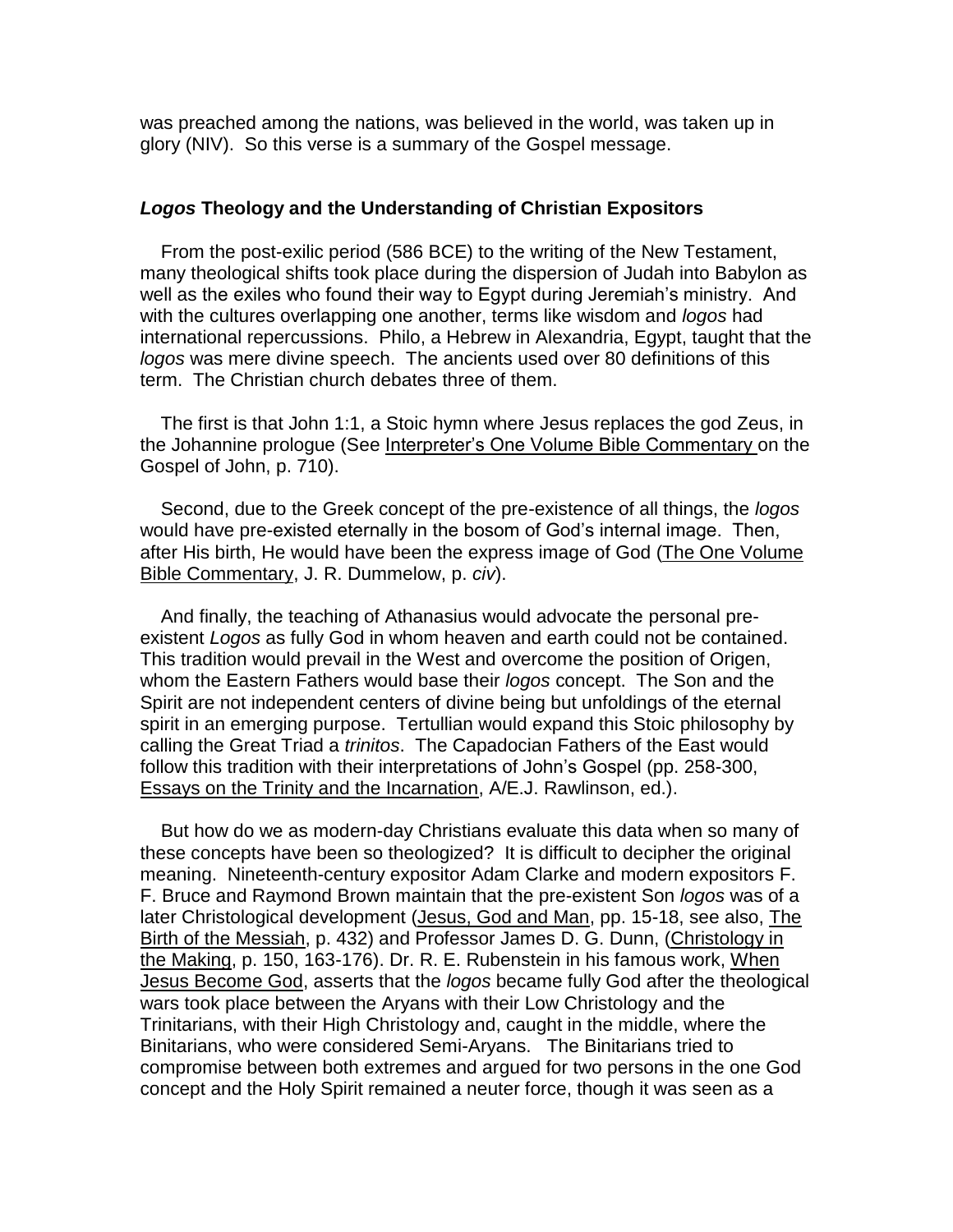feminine force in Eastern Church traditions (See The Holy Spirit in Eastern Christian Traditions by Dr. Stanley Burgess, Odes of Solomon, pp. 172-182).

 The Gospel of John tends to follow the tradition that Jesus' origin was from heaven above to show His Sonship (John 3:13). Therefore, as critical commentators have pointed out, the pre-existence of the Son of God may have been in the Father's bosom or mind as J. R. Dummelow contends. But one might ask, "Weren't all things created by Jesus?" The instrumental case used here has been problematic for scholars for some time. Bart Ehrman has show evidence to suggest a Christological tampering with the text in the early Latin period may have taken place and as an alternate reading, this may be rendered, "all things were created *because* of Jesus" due to the fact that some of our translations use the term "by and for" Him creating an awkward tense structure that is very difficult to reconcile. It is due to this problem that some scholars feel that the term "by Christ" was a later redaction (The Orthodox Corruption of Scripture by Bart Ehrman, note on Colossians 1:16). Some might exclaim, "Didn't Jesus say that He was returning to the Father and does that prove that He was there in eternity past?" The Greek grammar in John's Gospel doesn't literally translate "return" as often as it should be rendered "go to the Father" (See John 16:28; Zondervan Greek Interlinear, pp. 324-336). These verses, according to Alford, show us that the origin of Jesus in the form of *logos* was with His Father (Alford's Greek Testament, An Exegetical and Critical Commentary, Henry Alford, note on John 16:28).

 In later Johanine Christology, specially in 1 John 4:2, the New Jerusalem Bible correctly renders the verse, "This is the proof of the spirit of God: any spirit which acknowledges Jesus Christ, come in human nature, is from God . . . " (See Goodspeed). Notice "come in human nature" rather than "to come into *eis*"; this would have been the term used in the Greek text had Christ pre-existed and His previous nature been brought into His bodily existence.

 The prologue of the Gospel starts with *en arche*, or "in the beginning," when the Great Architect uttered His divine speech and this *logos* was God. Adam Clarke asks, How can a person be separated from his own speech? Others try to maintain John's use of the nomitive predicate *ho theos,* "God" and the word *pros* for "with God", *pros ton theon, "*with the God" as a separate entity, therefore, the *logos* is an eternal entity and not just a speech or thought. Dr. Gene Scott and Wescott and Hort have argued that the term *pros* should be rendered "face to face with God" and should be used here to prove two personages, but many modern exegetes have not landed on this side of the issue. Some commentators espouse the concept of the direct object used in conjunction with the definite article proves the *logos* was a separate and equal personification of the God and was with God. However, one still has the use of God expressing Himself through His divine speech as one person with or without the use of the definite article. Each side uses the passages in other texts to back up their theological position.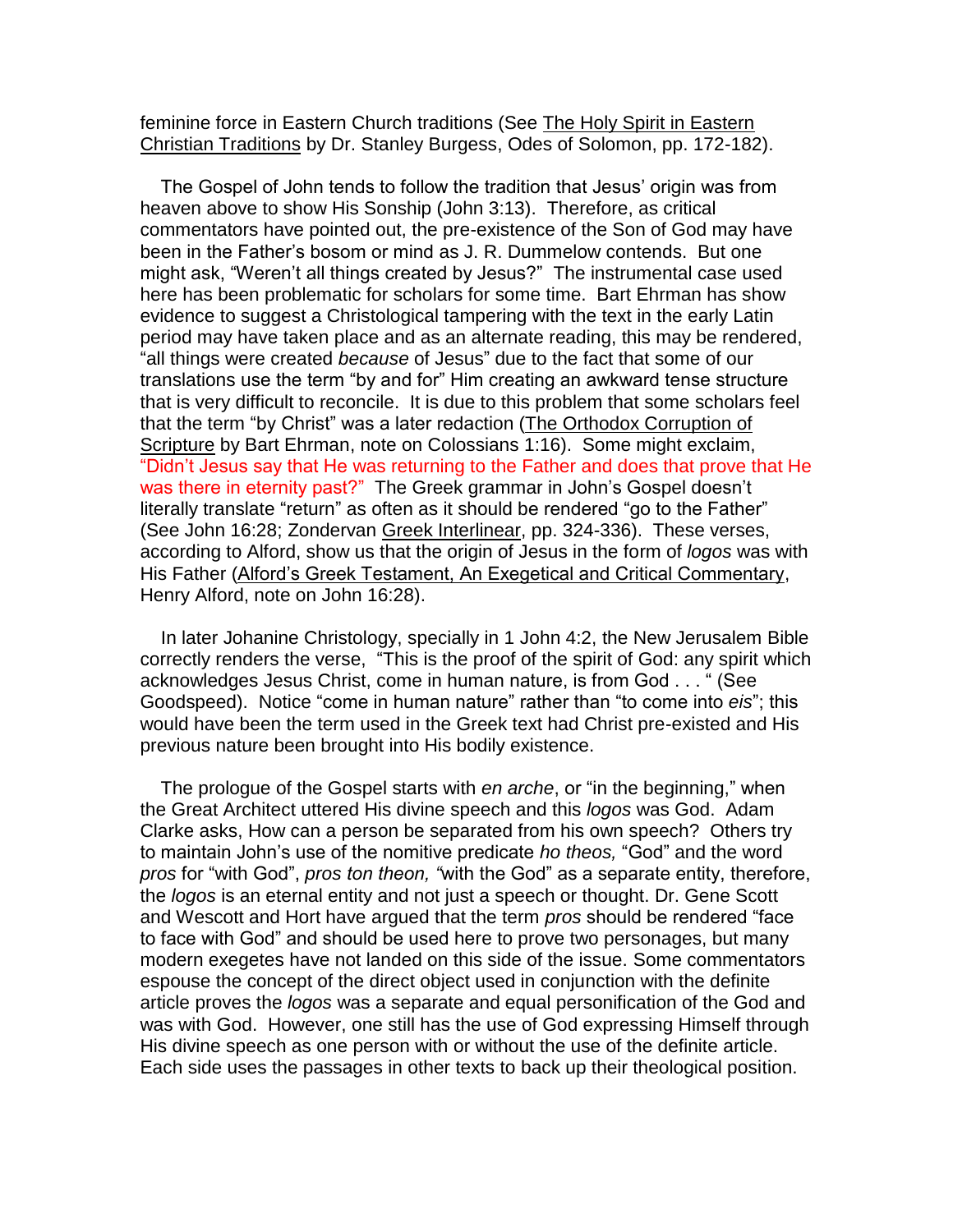#### **The Origins of the Son of God**

 Another stumbling block is John 1:14, "and the Word became flesh", or *gennomoi,* and tented or tabernacled among us. The term *gennomoi* has traditionally been interpreted as "a change of state" motif or to begin as the eternal *Logos* and to be transformed by His divine birth into a new physical entity. Other lexicons render this term to mean "to generate a beginning." Hans Kung, a renowned 20<sup>th</sup>-century theologian, has recently reversed his position on "Jesus being God" to "Jesus being God's Son" due to the fact that the theological changes were not based on exegetical studies but were based on the decisions of later creeds and councils.

## **Come Let us Worship the King**

 There are five Greek words that express the English term "worship," which range from a simple bow to human dignitary, a divine monarch, or to God Himself: *Proskume,* "to show reverence"; *kuneo,* "to kiss", (in Coptic, "to impart knowledge"), Revelation 4:10, Hebrews 1:6, John 4:21-24, Matthew 4:10; *sebomai,* "to revere or to possess a feeling of awe or devotion to God," Matthew 15:9, Mark 7:7, Acts 16:14; *latreuo,* to "render religious service of homage"; Philippians 3:3, Acts 7:42, Hebrews 10:2; and *eusebeo, "*to act piously towards or to show piety," Acts 17.23. Therefore, as biblical researchers, we need to be careful in how we apply we apply the various terms. Jesus is the object of the church's worship because He is truly the Unique One of Romans 8:29. He is Kings of Kings and no other monarch in history has had deity within His own nature. Therefore, He and God alone are the only objects of our unbridled affection. This teaching should bring unity to the Body of Christ as we seek to understand the concept of God in Sonship. The term *homoousion* developed during the creeds that was attributed to the one God through the Father, Son and Holy Spirit is not a biblical term but is from the creeds alone. So when we worship God, He is not of a "tritheistic" nature but truly is the God of true Monotheism.

 The theology of Colossians states in Colossians 2:9, "In him, in bodily form, lives divinity in all its fullness" (New Jerusalem Bible) and "because God wanted all fullness to be found in him and through him to reconcile all things to him" (Colossians 1:19). (for more information, see Hermanea Biblical Commentary) Only Christ in whom we worship can close this great chasm which divides us from the Father as well as separates creation (v. 20). For God was in Christ so we might be reconciled to God (For more information see the theological work entitled, Geloven Vandaag by E. Flessemann-van Leer, p. 101, "God-in-Christus"). Church of God Pastor Dr. John Hoskins of Jubilee Ministries has completed extensive research in the God in Sonship concept. His findings at Yale University concluded that most American seminaries held this view at the